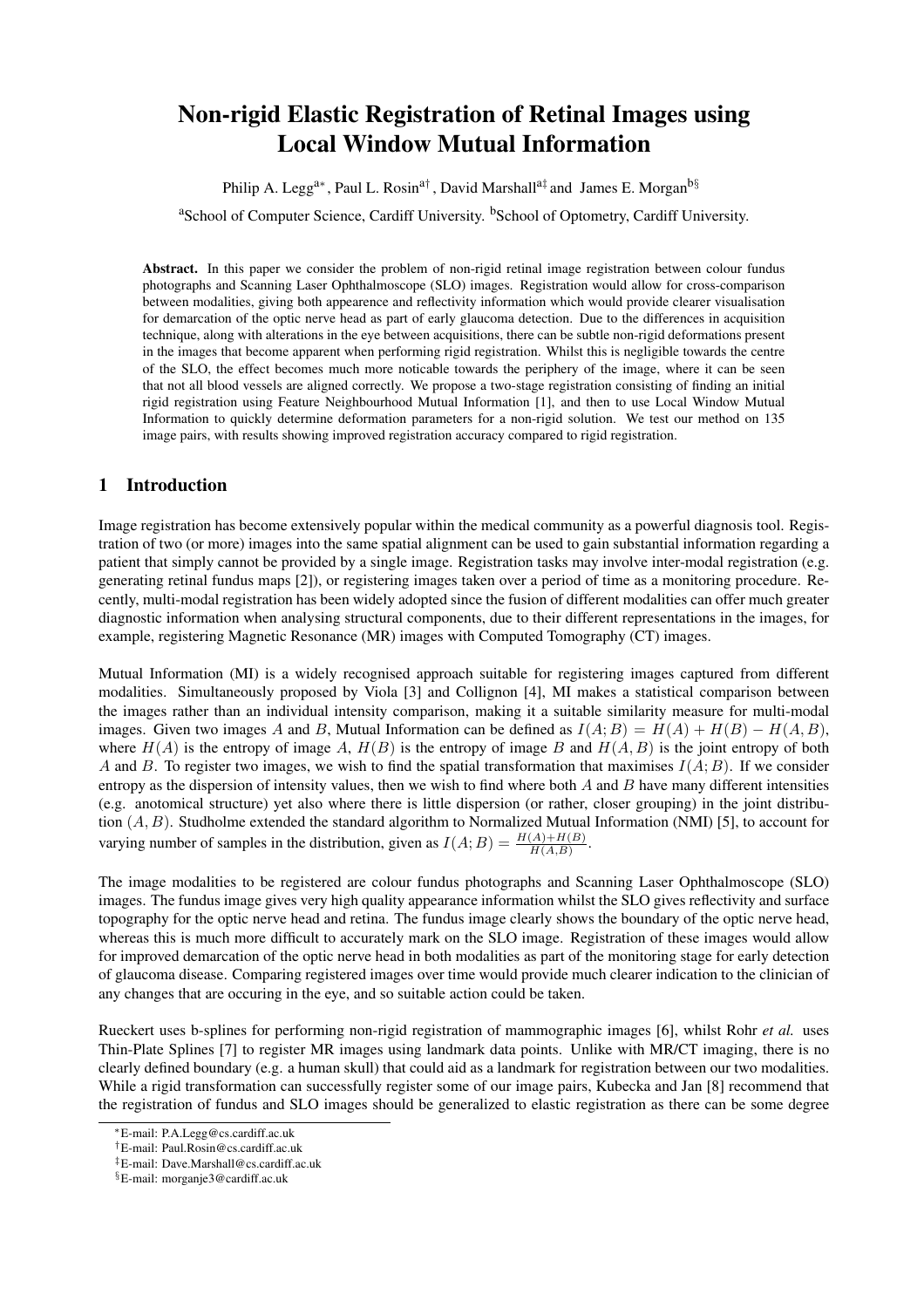of deformation between the two images, although they do not demonstrate doing this. Since the two images are not captured at the same time, any subtle changes in the eye such as movement or shape can affect whether a rigid or non-rigid transformation is required.

In this paper, we propose fully automated non-rigid registration of retinal images. Firstly, we perform Feature Neighbourhood Mutual Information (FNMI) [1] to find an initial rigid registration between the fundus image and the SLO image. We then use Local Window Mutual Information (LWMI) to refine the registration for each individual segment of the image. The refined registration is used to guide elastic deformation using a Thin-Plate Spline warp. The paper is organised as follows: Section 2 describes using FNMI to find the initial rigid registration. Section 3 gives details of extending this to a non-rigid registration. Section 4 shows our testing strategy and presents the results obtained compared to our original rigid registration. Finally, Section 5 gives some discussion of our proposed method.

#### 2 Feature Neighbourhood MI

The first stage of our registration is to find an initial rigid registration that gives an initial alignment between the SLO image and the fundus image. We use FNMI to find the rigid transformation since it provides a high degree of accuracy for the modalities in question. FNMI incorporates multi-scale structural information from the images, along with spatial neighbourhood information. We found that this method gives a smooth surface function that tends to lead to a global maximum at the correct registration.

To perform FNMI registration, we use the original images along with the first derivative taken at scale  $\sigma = 2$  pixels and  $\sigma = 4$  pixels. Through investigation we found that using these two feature images gave high accuracy for our registration problem. We move our floating (SLO) image over our reference (fundus) image to find the position that returns the maximum value for FNMI. At each position, we create a feature vector for each pixel being registered consisting of 54 values; the pixel and its 8 surrounding neighbours from the floating image and its two feature images, and likewise for the overlapped region in the reference image. If our floating image consists of  $m \times n$  pixels, then the complete feature matrix would be  $P = 54 \times (m \times n)$ .

Given matrix P, we normalize this by the mean and find the co-variance matrix given by  $C = \frac{1}{N}PP^{T}$ . FNMI is calculated by  $H(C_A) + H(C_B) - H(C)$  where  $H(C_A)$  is the entropy of the top-left quarter of C,  $H(C_B)$  is the entropy of the bottom-right quarter of  $C$  and  $H(C)$  is the entropy of  $\overline{C}$ .



Figure 1. Top: SLO image with multi-scale gradient images ( $\sigma = 2$  and 4). Bottom: Extract from fundus photograph with multi-scale gradient images ( $\sigma = 2$  and 4).

To find our initial registration, we only consider rigid transformation (rotation and translation). We use the Nelder-Mead simplex search algorithm [9] to optimise our translation search; this is initially optimised over a set of rotations between the range  $\pm 3^{\circ}$  with a step size of 0.5°. We also incorporate a 3-level image pyramid (full size,  $\frac{1}{2}$  size and  $\frac{1}{4}$ size) to search on a coarse-to-fine basis. At the coarse level we can search all rotations very quickly and find an initial estimate for the next level down. As we traverse down the pyramid, the rotation search range is restricted to  $\pm 1^{\circ}$  to narrow the search range, which is fixed at the lowest level of the pyramid (full resolution).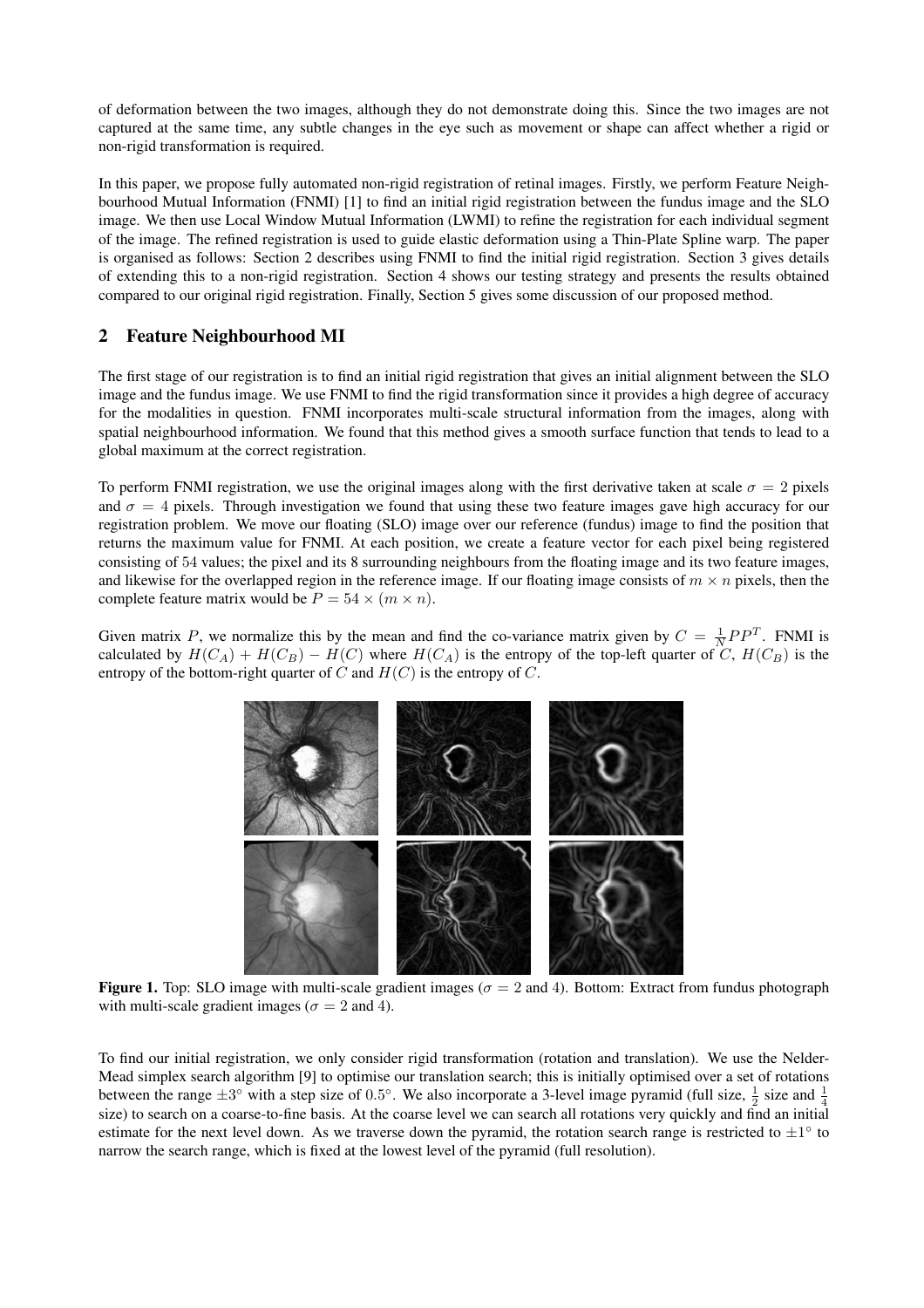## 3 Local Window Mutual Information

Using FNMI, we obtain a rigid registration between our two images that gives a good initial registration. Figure 2 shows the registration result which appears accurate; however while most of the blood vessels appear matched at the borders of the SLO image, there are some misalignments that can be noticed (highlighted in this example). This shows a typical example where the majority of the image appears fine, yet there is some subtle misalignment present, indicating that a non-rigid registration is required. We wish to correct this by performing Local Window Mutual Information (LWMI). This method aims to improve registration locally by considering individual windows within the image and shifting these within a constrained region based on the original image.



Figure 2. Left-to-right: Rigid Registration using FNMI, Close-up of misalignment, Close-up of misalignment showing correct edges from fundus.

Given the SLO image and its corresponding region from the fundus image (as found in Section 2), we subdivide the SLO image up into a set of  $4 \times 4$  windows, with corresponding windows in the fundus image. The centre-points from these 16 windows define our initial control points for performing non-rigid deformation. For each of these windows, we further subdivide the image into another set of  $4 \times 4$  windows, and compute NMI on each of these smaller windows. The LWMI is given by the sum of each of these smaller windows. We found that computing NMI on smaller regions in this fashion gave better accuracy than using larger regions such as the original 16 windows or the entire image. NMI is maximised where a 1-to-1 correspondence between intensities occurs. Therefore by adopting this local approach there is less influence from global lighting artefacts that can hinder the Mutual Information algorithm. Since LWMI makes many local comparisons it incorporates spatial consideration for each region within the image whilst having a runtime similar to traditional Mutual Information.

The range of translation shift that we search for is based on the observed deformations that occurs in our image data. It is recognised that the central area consisting of the optic nerve head will be fairly accurate, yet towards the edges of the SLO, the deformation is more noticable. This is influenced by the curvature of the back of the eye. Whilst the fundus image is simply a photograph, the SLO is an averaged image from slices taken in the Z-axis, and so there can be some differences. For the 16 windows used to break up our image, we limit the 4 central windows to a translation radius of 3 pixels and we limit the 12 outer windows to a translation radius of 5 pixels. This allows enough freedom to correct subtle misalignments without the windows shifting too far from the initial position, which prevents windows from becoming misplaced (e.g. if two windows shifted past each other and swapped position). As the final stage to our non-rigid registration we apply a thin-plate spline warp as proposed by Bookstein [10]. Thin-plate splines allow for an image to be deformed by 'bending' an image, much as if one was to bend a thin sheet of metal. The algorithm requires initialization using landmark control points, for which we use the initial centre-points of each window used in LWMI. The deformation for each point is the centre-point of each window after performing LWMI. The displacement between these points is then modelled by the thin-plate splines to determine how the image should be bent. This gives the final deformed image that is then positioned onto the reference image.



Figure 3. Left-to-right: Original template. Individually registered windows using LWMI. Result template.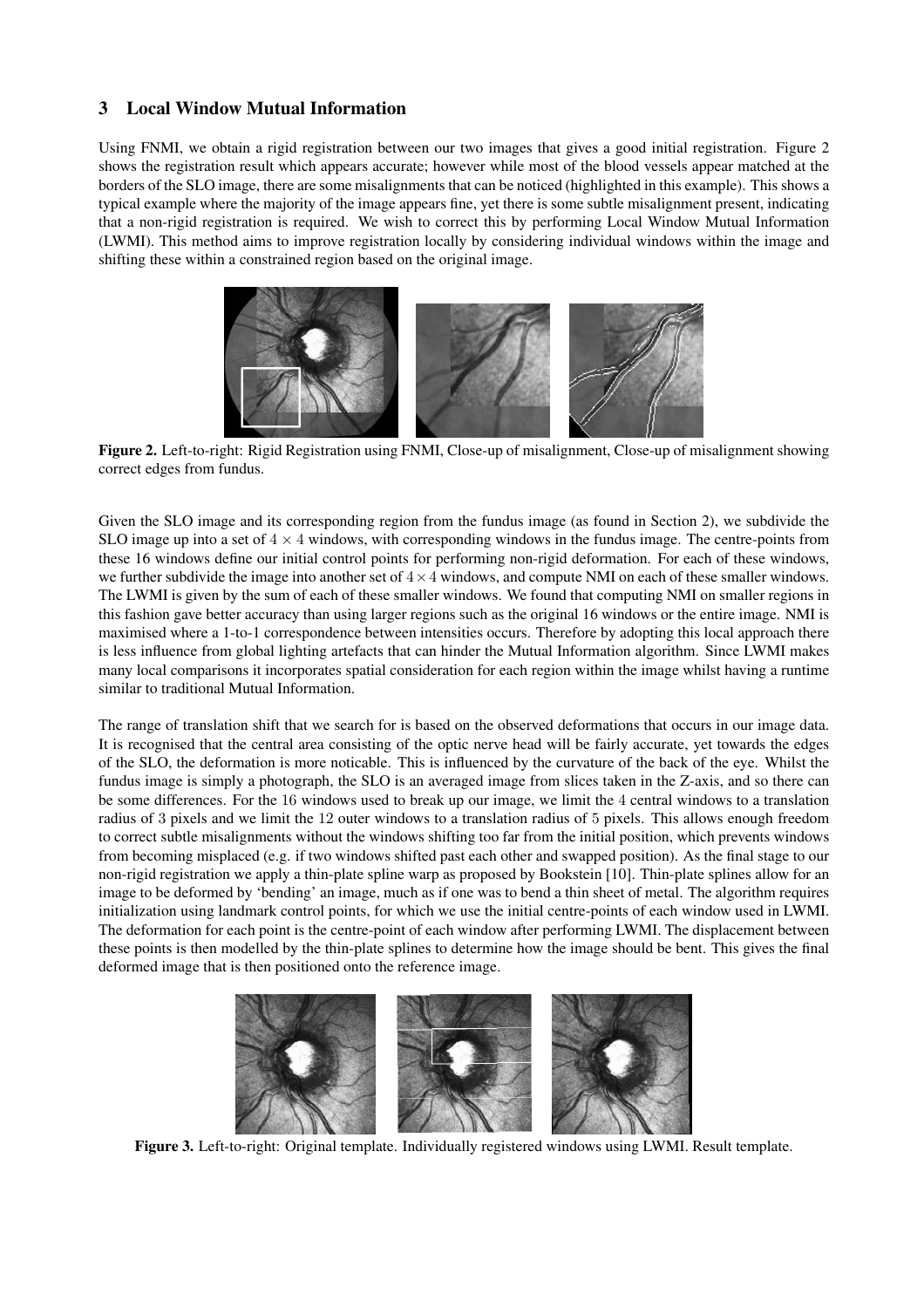## 4 Testing and Results

For our testing, we have 135 image pairs that are to be registered correctly, consisting of colour fundus photographs and scanning laser ophthalmoscope (SLO) images. For each image pair, we shall perform FNMI to find a rigid registration, and then perform LWMI to extend this to a non-rigid registration. Our implementation is written in MATLAB using a standard desktop PC with a 3.4 GHz CPU and 3GB RAM. To evaluate our results, we compare the Normalized Mutual Information scores obtained from rigid and non-rigid registration.



Figure 4. Left-to-right: Non-Rigid Registration using FNMI with LWMI. Corrected close-up from Fig. 2.

Figure 4 shows the correction to registration that non-rigid registration can offer. In this example we manage to improve the correspondence between the blood vessels in the bottom-left of the image whilst preserving good registration throughout the rest of our image. To assess the improvement of this approach compared to rigid registration, we compare the Normalized Mutual Information score for the rigid registrations (as given by FNMI) and for the nonrigid registrations (as given by FNMI with LWMI). We found that 99 of the 135 non-rigid registrations (73.3%) gave a greater Normalized Mutual Information score compared to the rigid registration, showing that there is a stronger correspondence between the matching images.

In the cases where a lower NMI score is given using non-rigid registration, we observe that while incorrect regions are corrected for, other parts of the image that were previously aligned can be affected by the deformation warp and become misaligned. Also, individual windows that contain less significant detail may give a poor registration result in LWMI that can affect the overall quality of the non-rigid deformation. Figure 5 shows a case where non-rigid registration achieves a lower NMI score. It can be observed that in the rigid registration that the top-left and bottom-centre of the registered region appear in good alignment. However, the top-centre, bottom-left and the right-hand side of the registered region all show signs of misalignment. The non-rigid registration improves the poor regions from the rigid registration however it fails to preserve the already-aligned regions. The NMI score for the rigid registration is 1.0498, compared to 1.0478 given by the non-rigid registration. This highlights the difficultly of quantifying the result by NMI score, since both images are fairly accurate but both suffer from different alignment errors. This would suggest that visual inspection may offer a better assessment of success.



Figure 5. Rigid vs. Non-rigid registration where non-rigid gives a lower NMI score

In terms of computation time, to find the intial rigid registration using FNMI method takes on average 223.2 seconds. From here, the non-rigid registration can be found using LWMI in 16.4 seconds on average. Whilst the FNMI method can be quite time-consuming, it is important that our initial registration is accurate else the non-rigid registration will fail also. Using FNMI with a 3-stage pyramid, the coarse level of the pyramid takes on average approximately 40 seconds, which we considered using for our initial point for non-rigid registration. However, we found that the windows in the LWMI required a much larger translation shift which affected the performance of the thin-plate spline.

Figure 6 shows example cases between rigid and non-rigid registration. From visual inspection, we found that non-rigid registration gave good results in refining the initial registration. In each of these cases there are misalignments present in the rigid registrations that are corrected by non-rigid registration, tending to be most noticable towards the lower area